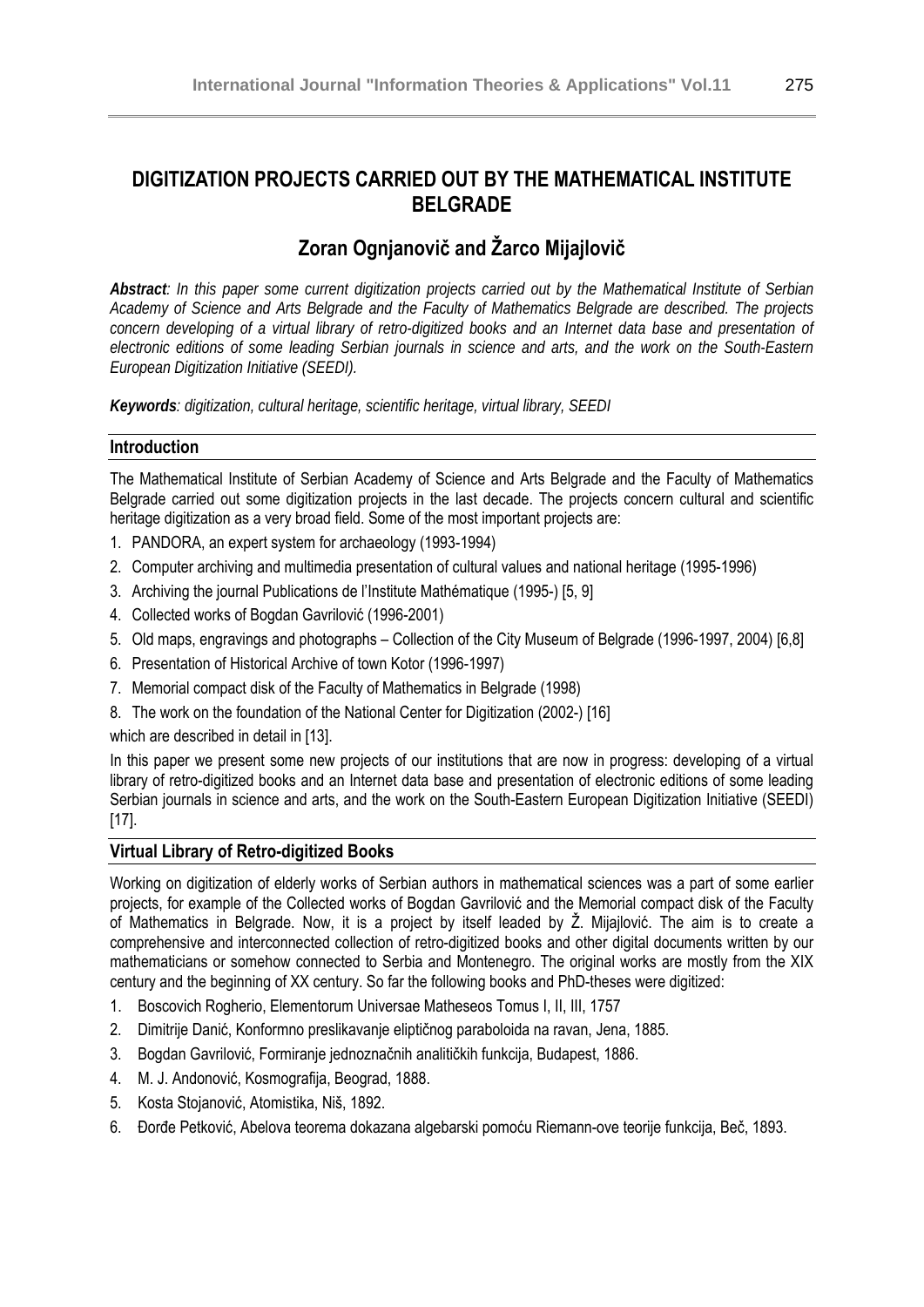- 7. Mihailo Petrović, Sur les zéros et les infinis des intégrales des équations différentielles algébriques, Paris, 1894.
- 8. Petar Vukićević, Die Invarianten der Linearen Homogenen Differential-Gleichungen nTER Ordnung, Berlin, 1894.
- 9. Mijalko V. Ćirić, Racionalna Mekanika (Sveska prva), Beograd, 1897.
- 10. Bogdan Gavrilović, Teorija determinanata, Beograd, 1899.
- 11. Mladen Berić, Figurativni poligoni diferencijalnih jednačina prvog reda, Beograd, 1912.
- 12. Sima Marković, Opšta Riccati-eva jednačina prvog reda, Beograd, 1913.
- 13. Konstantin Orlov, Aritmetičke i analitičke primene matematičkih spektara, Beograd, 1934.
- 14. Đuro Kurepa, Ensembles ordonnés et ramifiés, Paris, 1935.
- 15. Milutin Milanković, Nebeska mehanika, Beograd, 1935.

At the moment a catalogue containing more than 500 items that belong to the libraries of the Faculty of mathematics and the Mathematical institute is under construction. We are also looking for the best way to present the digitized material at the Internet, which will ensure long-term durability and availability. One of the promising possibilities is to use the approach suggested by the National Library of the Czech Republic in the framework of the Memoria programme [12].

A more detailed description of this project is given in [14].

#### **Internet Database and Presentation of Electronic Editions of Leading Serbian Journals in Science and Arts**

This project is cooperation between "Communication" [2] non-governmental organization and the Mathematical institute. A group of scientists and members of University of Belgrade formed "Communication" in order to promote understanding between people and nations in the region of former Yugoslavia and abroad. The idea was that a good starting point for improving communication between those nations with the same or very similar languages might be science and culture. According to that, it was decided to form an Internet database of freely accessible full-text journals [3] in those fields. The project leader is D. Grbić, while collaborators are Z. Ognjanović, V. Petrović, M. Korać and U. Midić.

Currently, data base contains 30 journals with more than 200 volumes, 3000 articles and 32000 pages. The presentations of the journals are dynamically generated from the database. Papers included in the data base could be searched (both in English and Serbian – by: authors' names, titles, titles of special sections within the journals, key words and words contained in abstracts), downloaded and printed.

The database and presentations were developed using Zope [20], an open source object-oriented environment for building web applications, under Linux operating system. Zope features a transactional object database, which can store not only content and custom data, but also dynamic HTML templates, scripts, a search engine, and relational database connections and code. One can use any Internet browser to read the presentation.

A part of the database and presentation contains almost 100 volumes of 5 mathematical journals published in Serbia:

- 1. Kragujevac Journal of Mathematics (4 volumes in English, 2000 -)
- 2. Matematički vesnik (22 volumes in English, 1993 -)
- 3. Nastava matematike (21 volumes in Serbian, 1992 )
- 4. Publications de l'Institut Mathématique (42 volumes in English, 1980 -)
- 5. The teaching of mathematics (9 volumes in English, 1998 -)

The most recent project in this framework is called "Communication in Europe" [4]. Its aim is to make the database accessible in European alphabets and languages. A program package which enables translation of the interface and records was developed. It will be possible to enter in the data base the original or translated texts, abstracts, key words, titles, etc. in local languages and not only in Serbian and English. One of the expected longterm results of this project wiould be the standardization of domestic terminology and forming a thesaurus, including a comparative network of terms in European languages.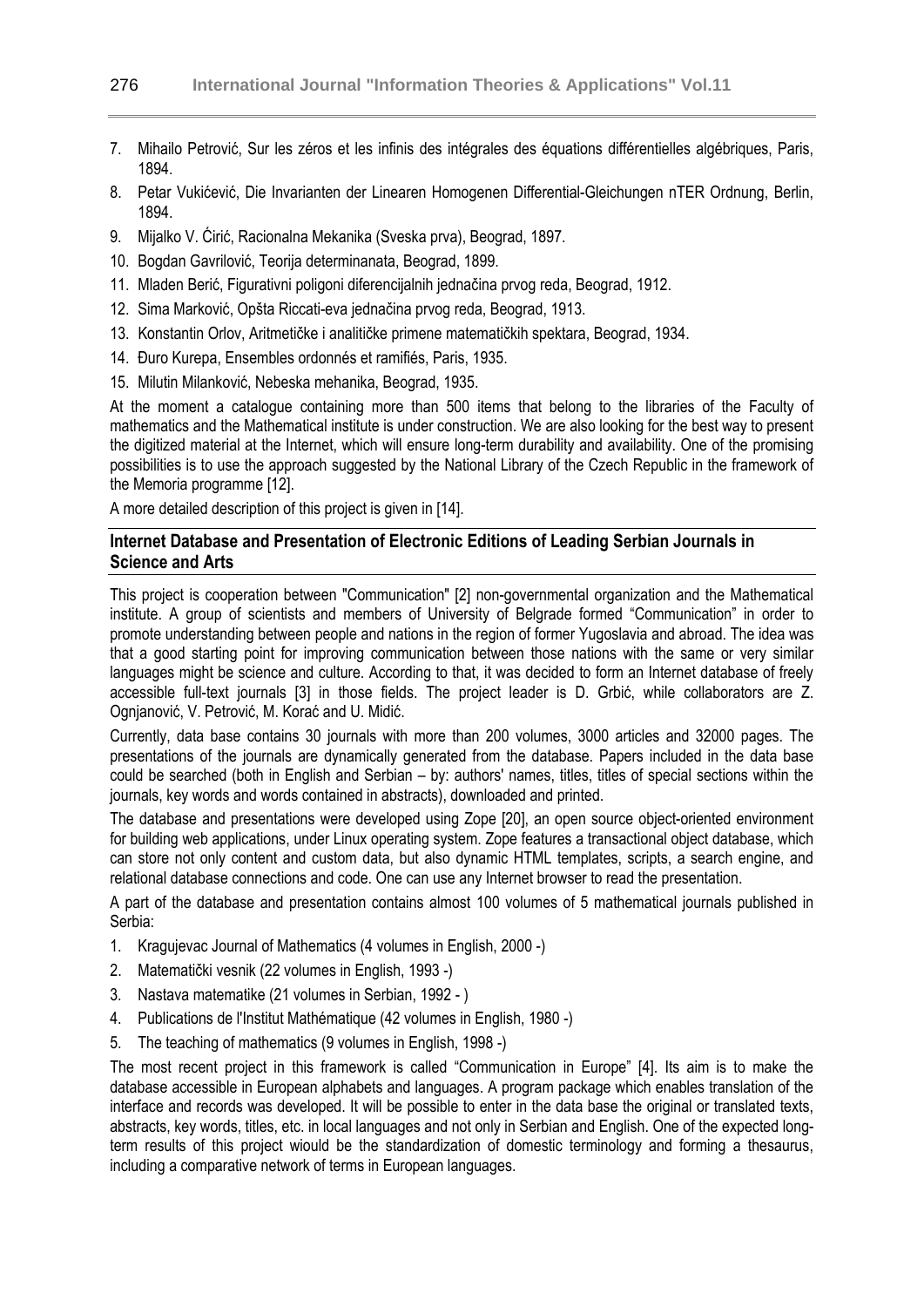#### **South-Eastern European Digitization Initiative (SEEDI)**

The South-Eastern European Digitization Initiative (SEEDI) [17] is an effort to develop awareness about digitization of cultural and scientific heritage in the South-Eastern European countries along the Lund Principles of the European Union [11]. It is expected that it will contribute to gathering and spreading specific and interdisciplinary knowledge from various institutions from the region and the European Union where leading experts in the field work.

The SEEDI arose from the cooperation between researchers from Belgrade and Sofia (prof. Dr Milena Dobreva from the Institute of Mathematics and Informatics of the Bulgarian Academy of Sciences, prof. Dr Nikola Ikonomov from Institute for Bulgarian Language of the Bulgarian Academy of Sciences) which was formally expressed in the Borovets declaration [1], a text concerning the future development of a network for digitization of scientific and cultural heritage in South-Eastern Europe which was formulated after the workshop "Digital Preservation of Cultural Heritage" [15] which was a part of the International Congress MASSEE'2003 [7]. In the declaration it was argued that »...[the researchers and the heritage institutions from the region] face common problems and share common scientific and cultural heritage. The knowledge and experience of single institutions from our countries should not stay isolated. It is of great importance to take measures for increase of the communication and exchange of technological expertise, standards and practical skills within the region, taking into account the experience of colleagues outside the region.«

It is well known that cultural and scientific heritage in our region is not widely available in electronic form. The idea of the SEEDI is to overcome that by bringing together researches from regional and European centers having similar scientific and practical interest in digitization and to support cooperation between them. The aim is to create groups of specialists, which will be able to consult, assist, monitor and develop innovative technologies and digitization projects collaborating with the local heritage institutions.

The SEEDI would be implemented through several measures: conferences and workshops, the journal Review of the National Center for Digitization [10], the mailing list etc., to facilitate dissemination and sharing each other's ideas, concerns, views and experiences in the field. For example, the SEEDI-mailing list [18] is devoted to permanent communication between researchers involved in digitization of cultural and scientific heritage. It is planned that the First SEEDI Conference [19] will be held in Ohrid (Macedonia) under the name »Digital (Re-)Discovery Of Culture (Physicality Of Soul)« during the first week of September 2005 with the following topics: dance, music, playing (edutainment) and manuscripts.

#### **Bibliography**

- [1] Borovets Declaration, <http://www.ncd.matf.bg.ac.yu/?page=news&lang=en&file=declaration.htm> [Date of last access: 2004-10-15]
- [2] Communication website, <http://www.komunikacija.org.yu/> [Date of last access: 2004-10-15]
- [3] Communication, Internet presentation of Serbian scientific and cultural journals, <http://www.komunikacija.org.yu/komunikacija/casopisi/index?stdlang=en> [Date of last access: 2004-10-15]
- [4] Communication in Europe, <http://www.sac.org.yu/komunikacija> [Date of last access: 2004-10-15]
- [5] European Mathematical Information System EMIS, <http://www.emis.de/> [Date of last access: 2004-10-15]
- [6] Groman's Photo Album 1876 1878, http://www.ncd.matf.bg.ac.yu/projects/en/groman.html [Date of last access: 2004- 10-15]
- [7] International Congress MASSEE'2003, 15-21. 9. 2003, Borovets, Bulgaria, <http://www.math.bas.bg/massee2003/index.html> [Date of last access: 2004-10-15]
- [8] Internet presentation of the CD "Old maps, engravings and photographs Collection of the City Museum of Belgrade", <http://www.mi.sanu.ac.yu/muzej.beograd/> [Date of last access: 2004-10-15]
- [9] Internet presentation of the journal "Publications de l'Institute Mathematique", Mathematical Institute, Belgrade, <http://www.mi.sanu.ac.yu/> [Date of last access: 2004-10-15]
- [10] Internet presentation of the journal Review of the National Center for Digitization, Faculty of Mathematics, Belgrade, http://www.ncd.matf.bg.ac.yu/?page=publications&lang=en [Date of last access: 2004-10-15]
- [11] Lund Principles of the European Union, <http://www.cordis.lu/ist/directorate e/digicult/lund\_principles.htm> [Date of last access: 2004-10-15]
- [12] Memoria Project website, http://www.memoria.cz/ [Date of last access: 2004-10-15]